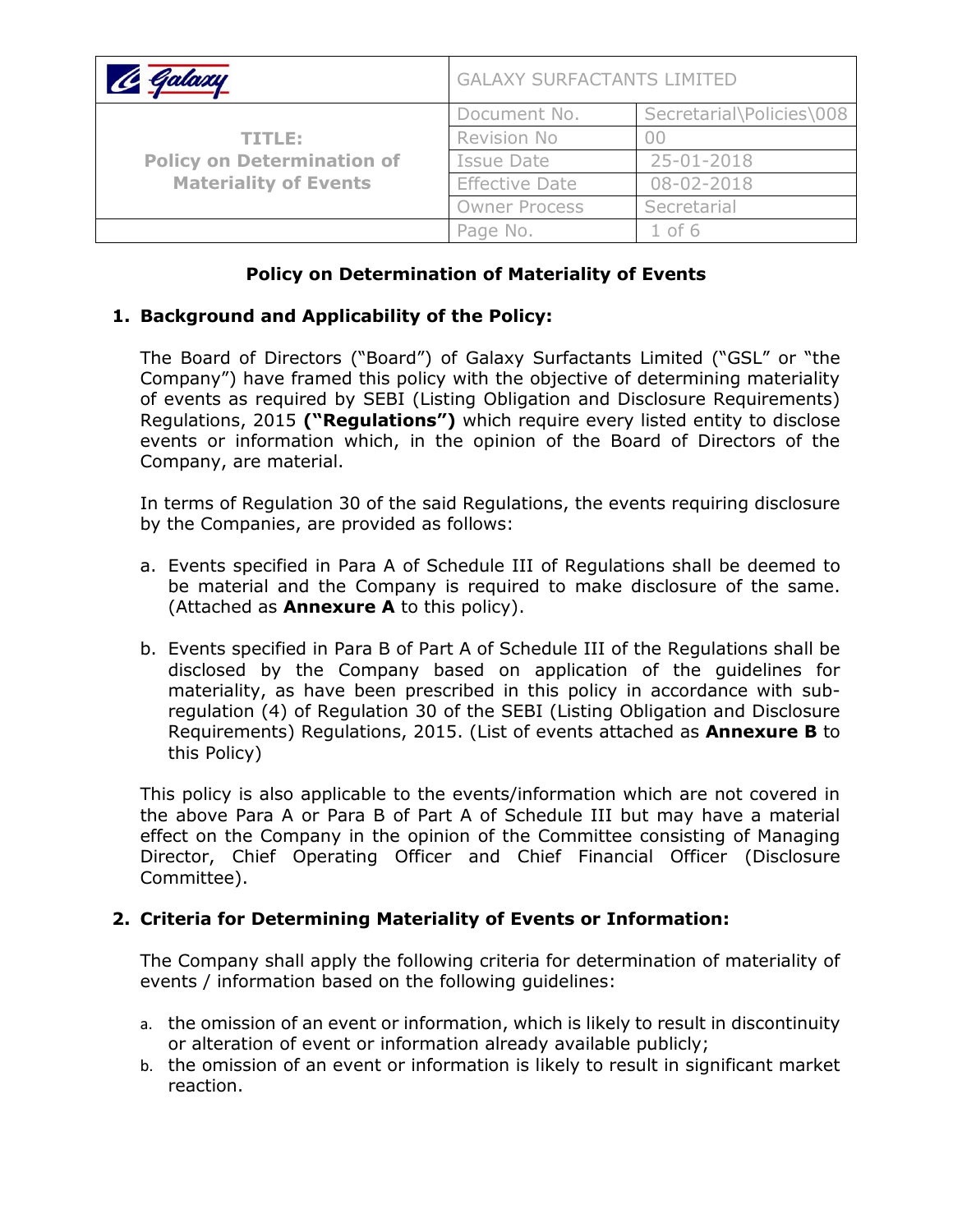| le Galaxy                                                                   | <b>GALAXY SURFACTANTS LIMITED</b> |                          |
|-----------------------------------------------------------------------------|-----------------------------------|--------------------------|
| TITLE:<br><b>Policy on Determination of</b><br><b>Materiality of Events</b> | Document No.                      | Secretarial\Policies\008 |
|                                                                             | Revision No                       |                          |
|                                                                             | Issue Date                        | $25 - 01 - 2018$         |
|                                                                             | <b>Effective Date</b>             | 08-02-2018               |
|                                                                             | <b>Owner Process</b>              | Secretarial              |
|                                                                             | Page No.                          | $2$ of 6                 |

c. any other event/information which is treated as being material in the opinion of the Board of Directors of the Company.

# 3. **Disclosure of Material Events / Information:**

The events specifically reportable under Regulation 30 of the Regulations shall be immediately informed to the Disclosure Committee alongwith supporting data/information to facilitate a prompt and appropriate disclosure.

In case of events which are not covered under the Regulations, the Directors, Key Management Personnel and Senior Management Executives shall be responsible for bringing to the attention of Disclosure Committee about any material event or information potentially of a price sensitive nature within their knowledge, immediately upon becoming aware of such event / information.

On receipt of communication of such event or information the Disclosure Committee shall be responsible and authorized for reviewing the accuracy of the event / information and evaluating / ascertaining the materiality of events considering its nature and disclosure after taking into consideration various provisions of the Regulations and this Policy. Where the Company is not certain about materiality of events / information, it may refer the matter to the external legal advice.

In case the event / information is other than the outcome of the Board Meeting, the Board of Directors shall be immediately informed of such disclosure.

The Company shall adhere to the statutory timelines prescribed by the Regulations for disclosure of such information.

All disclosures shall also be made available on the website of the Company in terms of preservation of documents and archival policy of the Company..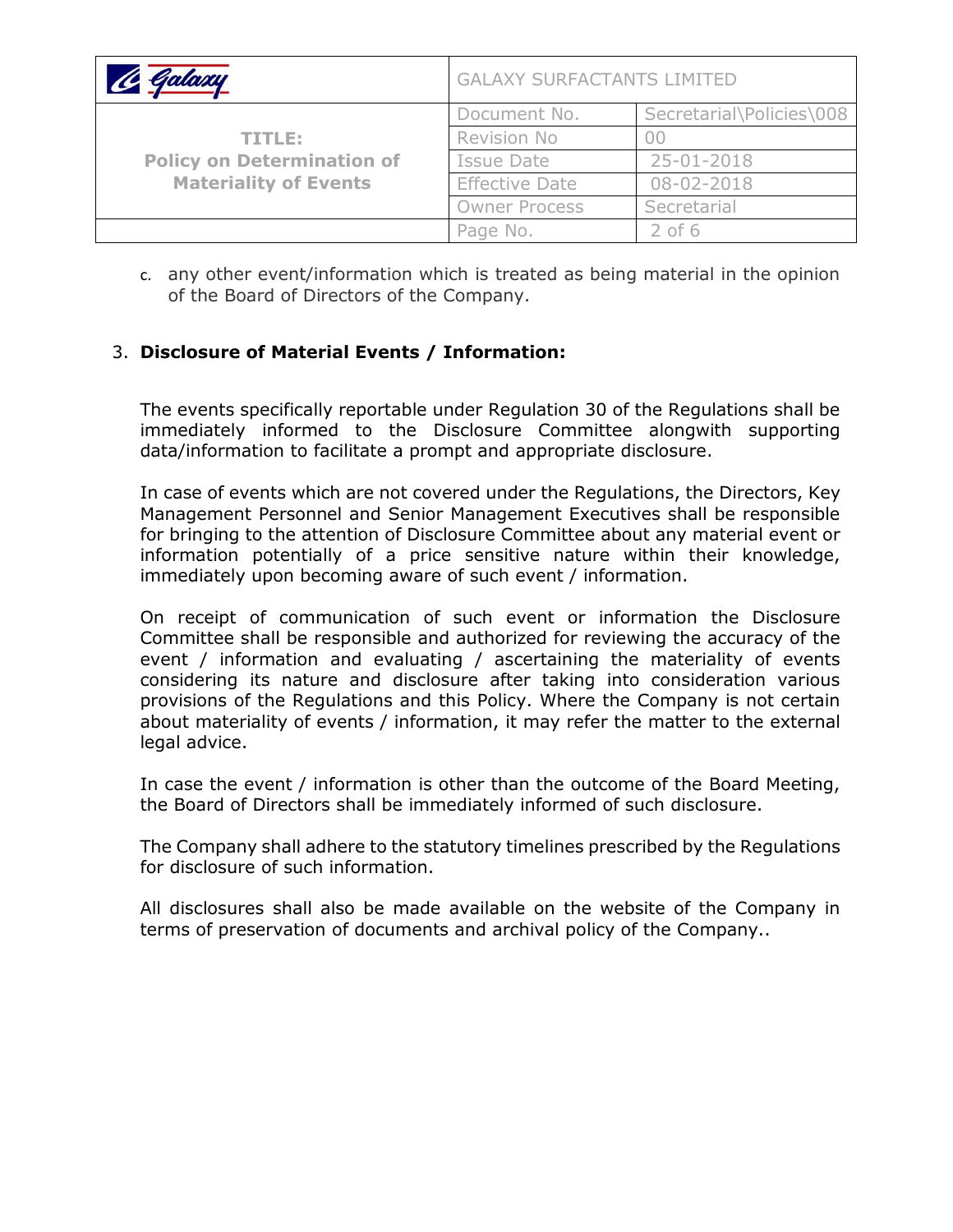| <u> le Galaxy</u>                                                           | <b>GALAXY SURFACTANTS LIMITED</b> |                          |
|-----------------------------------------------------------------------------|-----------------------------------|--------------------------|
| TITLE:<br><b>Policy on Determination of</b><br><b>Materiality of Events</b> | Document No.                      | Secretarial\Policies\008 |
|                                                                             | Revision No                       |                          |
|                                                                             | Issue Date                        | 25-01-2018               |
|                                                                             | <b>Effective Date</b>             | 08-02-2018               |
|                                                                             | <b>Owner Process</b>              | Secretarial              |
|                                                                             | Page No.                          | $3$ of $6$               |

## **Annexure A (Para A of Part A of Schedule III)**

#### **Events which shall be disclosed without any application of the guidelines for materiality as specified in sub-regulation (4) of regulation (30):**

1. Acquisition(s) (including agreement to acquire), Scheme of Arrangement (amalgamation/ merger/ demerger/restructuring), or sale or disposal of any unit(s), division(s) or subsidiary of the listed entity or any other restructuring.

**Explanation**- For the purpose of this sub-para, the word 'acquisition' shall mean,-

- (i) acquiring control, whether directly or indirectly; or,
- (ii) acquiring or agreeing to acquire shares or voting rights in, a company, whether directly or indirectly, such that –
	- (a) the listed entity holds shares or voting rights aggregating to five percent or more of the shares or voting rights in the said company, or;
	- (b)there has been a change in holding from the last disclosure made under sub-clause (a) of clause (ii) of the Explanation to this sub-para and such change exceeds two per cent of the total shareholding or voting rights in the said company.
- 2. Issuance or forfeiture of securities, split or consolidation of shares, buyback of securities, any restriction on transferability of securities or alteration in terms or structure of existing securities including forfeiture, reissue of forfeited securities, alteration of calls, redemption of securities etc.
- 3. Revision in Rating(s).
- 4. \*Outcome of Meetings of the board of directors: The listed entity shall disclose to the Exchange(s), within 30 minutes of the closure of the meeting, held to consider the following:

a) dividends and/or cash bonuses recommended or declared or the decision to pass any dividend and the date on which dividend shall be paid/dispatched;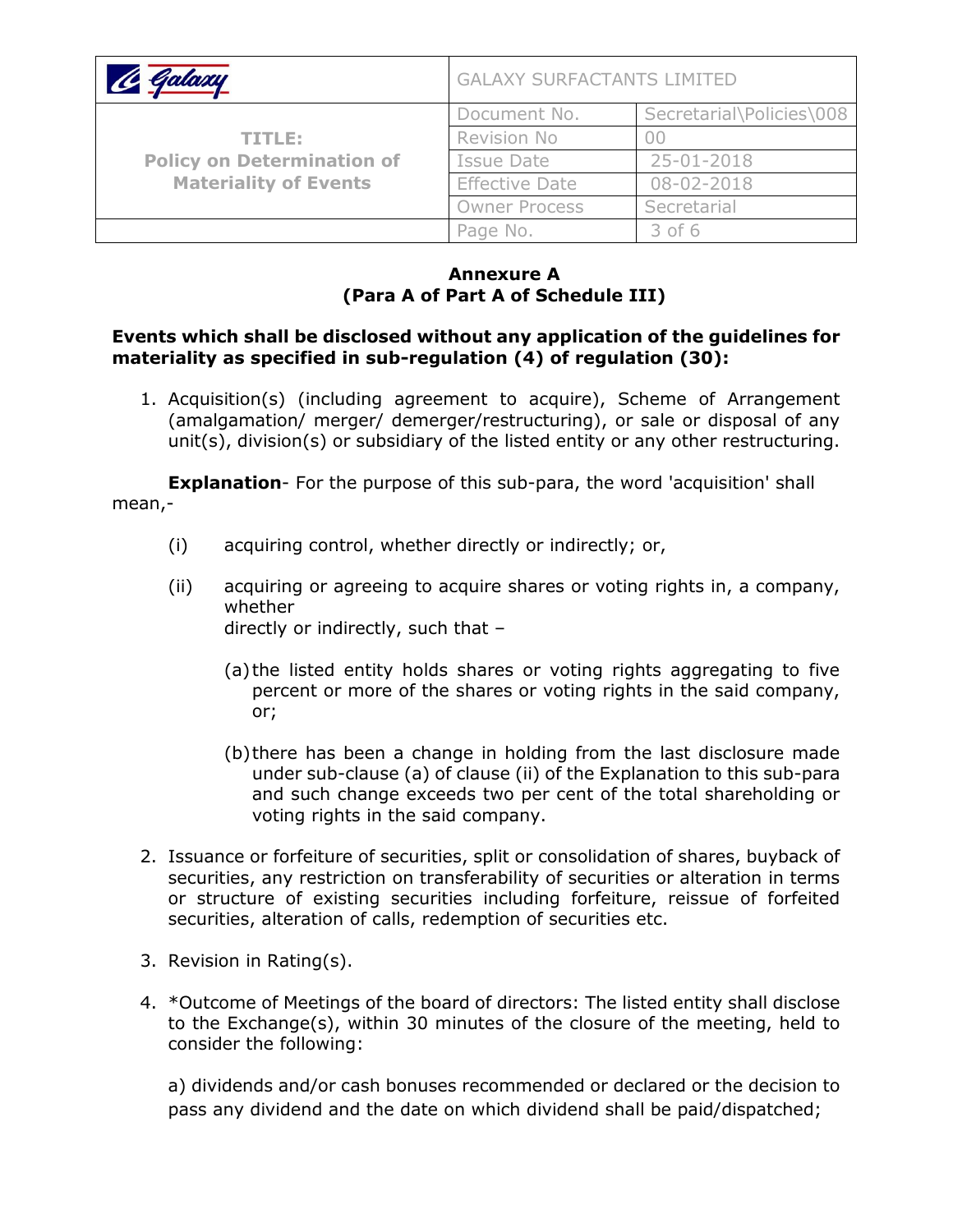| Galaxy                                                                      | <b>GALAXY SURFACTANTS LIMITED</b> |                          |
|-----------------------------------------------------------------------------|-----------------------------------|--------------------------|
| TITLE:<br><b>Policy on Determination of</b><br><b>Materiality of Events</b> | Document No.                      | Secretarial\Policies\008 |
|                                                                             | Revision No                       |                          |
|                                                                             | Issue Date                        | 25-01-2018               |
|                                                                             | <b>Effective Date</b>             | 08-02-2018               |
|                                                                             | <b>Owner Process</b>              | Secretarial              |
|                                                                             | Page No.                          | $4$ of 6                 |

b) any cancellation of dividend with reasons thereof**;**

c) the decision on buyback of securities;

d) the decision with respect to fund raising proposed to be undertaken e) increase in capital by issue of bonus shares through capitalization including the date on which such bonus shares shall be credited/dispatched; f) reissue of forfeited shares or securities, or the issue of shares or securities held in reserve for future issue or the creation in any form or manner of new shares or securities or any other rights, privileges or benefits to subscribe to; g) short particulars of any other alterations of capital, including calls; h) financial results;

i) decision on voluntary delisting by the listed entity from stock exchange(s).

- 5. Agreements (viz. shareholder agreement(s), joint venture agreement(s), family settlement agreement(s) (to the extent that it impacts management and control of the listed entity), agreement(s)/treaty(ies)/contract(s) with media companies) which are binding and not in normal course of business, revision(s) or amendment(s) and termination(s) thereof.
- 6. Fraud/defaults by promoter or key managerial personnel or by listed entity or arrest of key managerial personnel or promoter.
- 7. Change in directors, key managerial personnel (Managing Director, Chief Executive Officer, Chief Financial Officer , Company Secretary etc.), Auditor and Compliance Officer.
- 8. Appointment or discontinuation of share transfer agent.
- 9. Corporate debt restructuring.
- 10.One time settlement with a bank.
- 11. Reference to BIFR and winding-up petition filed by any party / creditors.
- 12.Issuance of Notices, call letters, resolutions and circulars sent to shareholders, debenture holders or creditors or any class of them or advertised in the media by the listed entity.
- 13.Proceedings of Annual and extraordinary general meetings of the listed entity.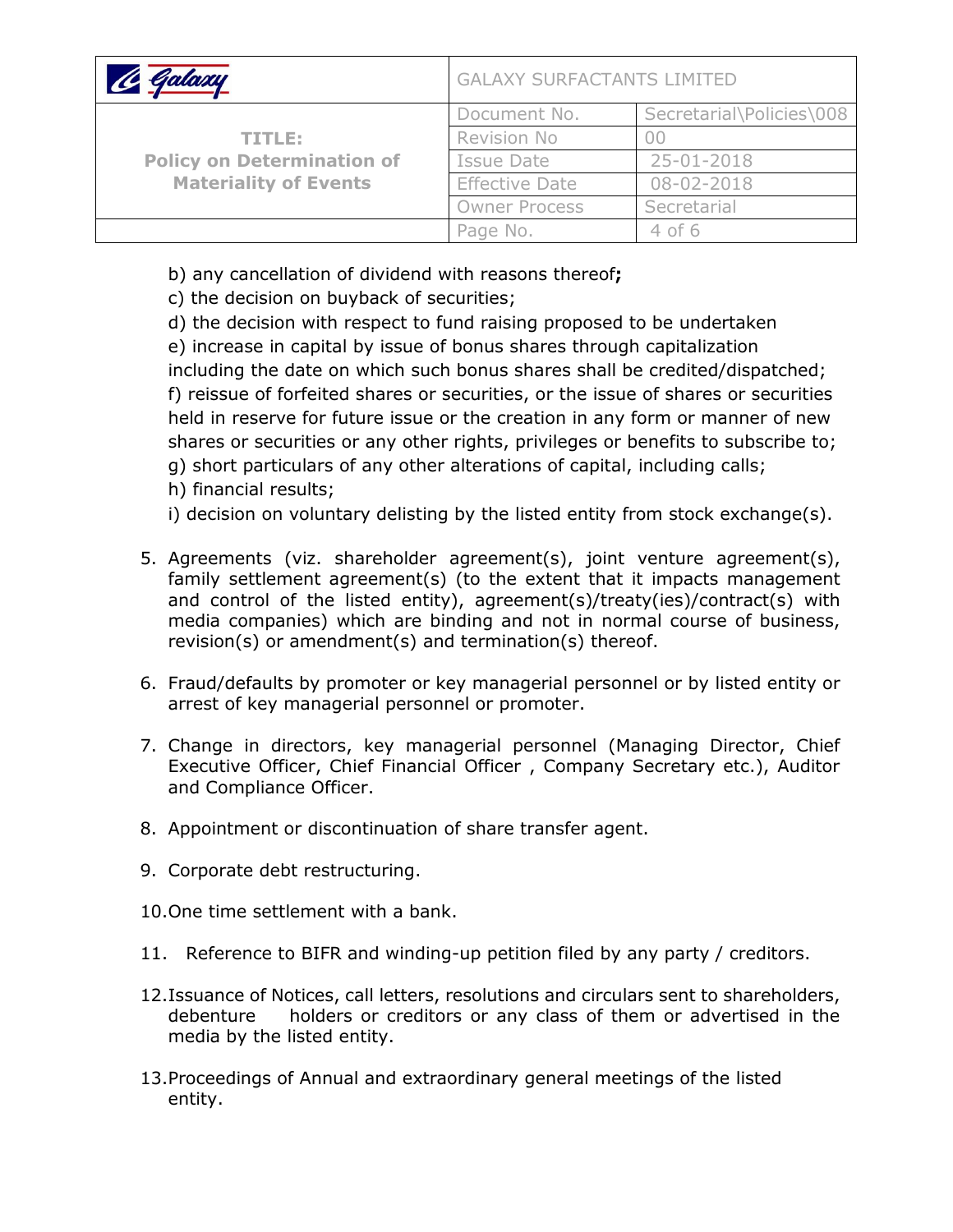| Galaxy                                                                      | <b>GALAXY SURFACTANTS LIMITED</b> |                          |
|-----------------------------------------------------------------------------|-----------------------------------|--------------------------|
| TITLE:<br><b>Policy on Determination of</b><br><b>Materiality of Events</b> | Document No.                      | Secretarial\Policies\008 |
|                                                                             | Revision No                       |                          |
|                                                                             | <b>Issue Date</b>                 | 25-01-2018               |
|                                                                             | <b>Effective Date</b>             | 08-02-2018               |
|                                                                             | <b>Owner Process</b>              | Secretarial              |
|                                                                             | Page No.                          | $5$ of 6                 |

- 14.Amendments to memorandum and articles of association of listed entity, in brief.
- 15. Schedule of Analyst or institutional investor meet and presentations on financial results made by the listed entity to analysts or institutional investors;

Note: \* The Company needs to disclose the information/events to Exchange(s) within 30 minutes of the Closure of the board meeting which are specified in point no. 4.

### **Annexure B (Para B of Part A of Schedule III)**

## **Events which shall be disclosed upon application of the guidelines for materiality referred sub-regulation (4) of regulation (30):**

1. Commencement or any postponement in the date of commencement of commercial production or commercial operations of any unit/division.

2. Change in the general character or nature of business brought about by arrangements for strategic, technical, manufacturing, or marketing tie-up, adoption of new lines of business or closure of operations of any unit/division (entirety or piecemeal).

3. Capacity addition or product launch.

4. Awarding, bagging/ receiving, amendment or termination of awarded/bagged orders/contracts not in the normal course of business.

5. Agreements (viz. loan agreement(s) (as a borrower) or any other agreement(s) which are binding and not in normal course of business) and revision(s) or amendment(s) or termination(s) thereof.

6. Disruption of operations of any one or more units or division of the listed entity due to natural calamity (earthquake, flood, fire etc.), force majeure or events such as strikes, lockouts etc.

7. Effect(s) arising out of change in the regulatory framework applicable to the listed entity.